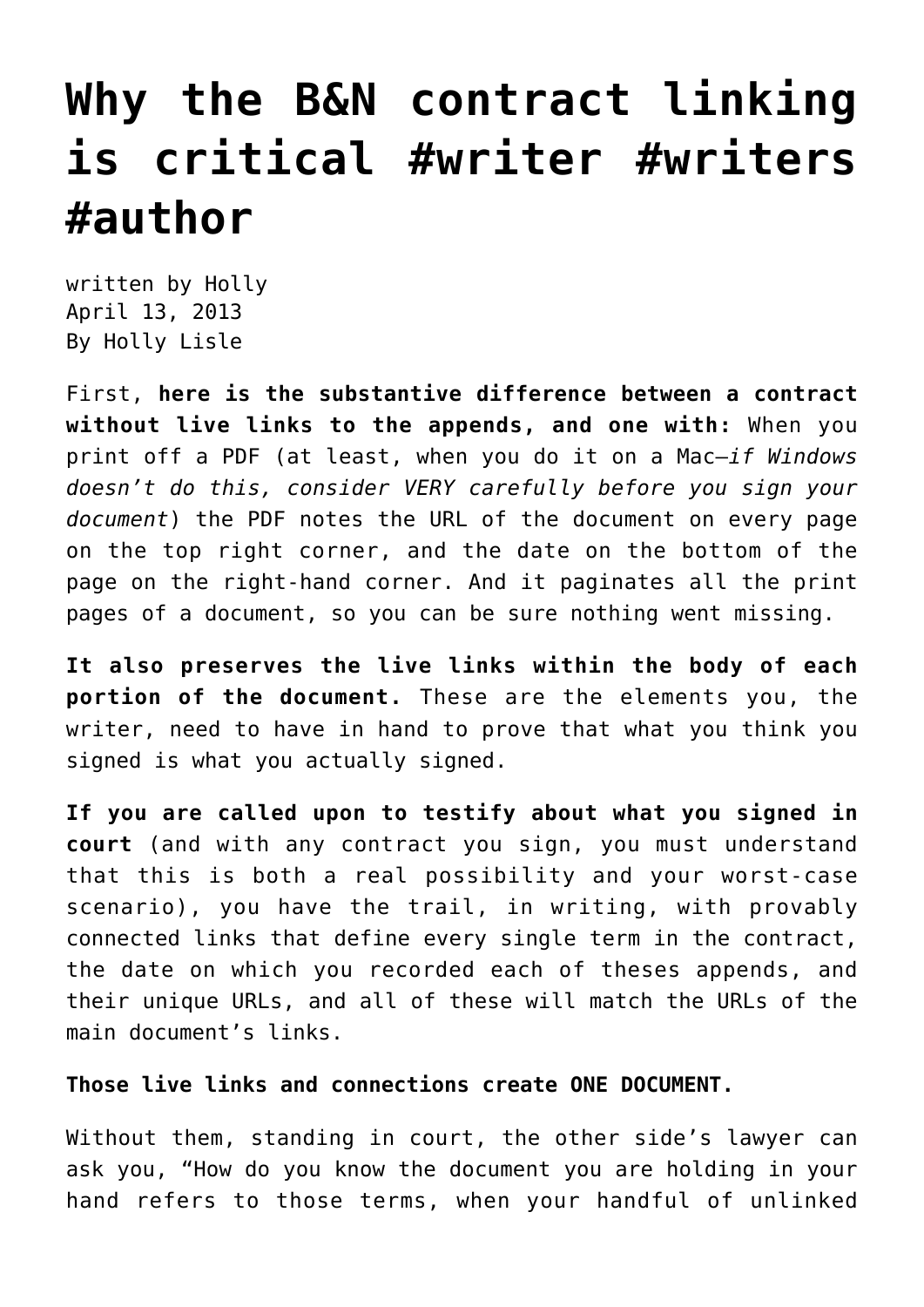documents are not even on the same website?"

And your answer will be? Anyone?

**"I just assumed."**

### **At which point, you lose.**

With the links, you present dated DOCUMENT A, with linked, paginated, and dated SUB-DOCUMENTS B, C, D, E etc, and you say, "Here is how these documents connect, so this entire collection, all bearing the same date and all linking back to DOCUMENT A, is what I signed."

And the other side's lawyer goes home from meeting with your lawyer, BEFORE there is a court case, because he doesn't have a case.

*Oh, but no big company would ever try to screw over a nice person like you?* Ask yourself this…

#### **Is there money in it for them if they do?**

**I worked as an RN for a large hospital corporation,** but the place I worked was a small-town hospital, and I loved the folks I worked with (excluding the nursing administrator, who had NO hands-on experience in hospital nursing). Got along with my colleagues, got along with the docs. And I had years of experience in a tough job—I was weekend daytime charge nurse in a seven-bed ER that, on the weekends, was the Wild, Wild West.

**I was at that time seven months pregnant with my second child.** And I got kicked in the stomach by a combative drunk, and went into labor. Back in 1985, neonatal care was not as advanced as it is now, and there was very real chance that if I had my baby then, he would die. I called my OB, and he said, "Get home, lie on your side, drink water, it will probably be okay." My husband came and got me, and I did that. Only it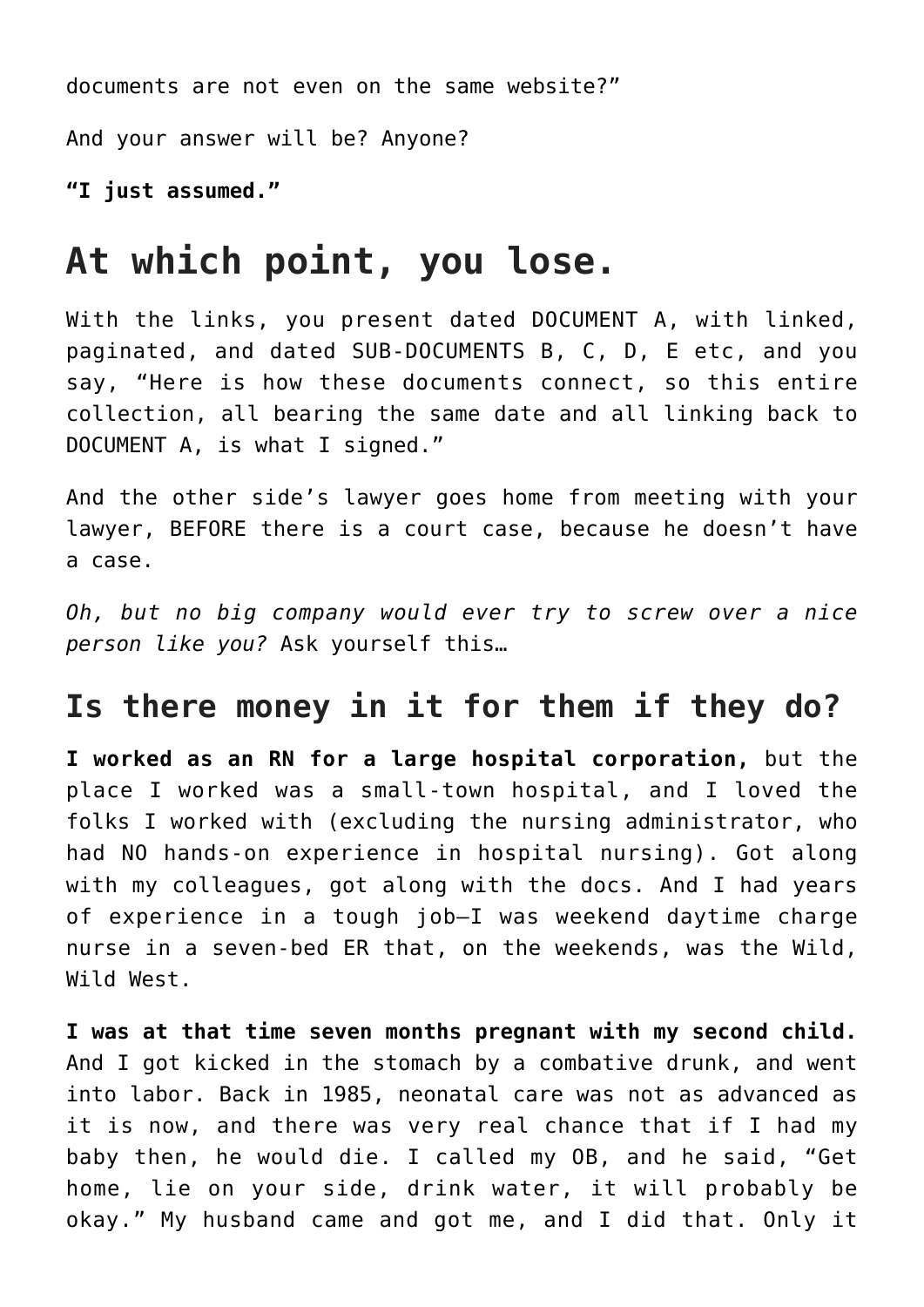didn't get better.

I ended up in our local hospital (not the one where I worked—ours had a better OB/GYN departement), on a mag sulfate drip, watching the regular contractions that just wouldn't stop, listening as the woman in the delivery suite next to mine had her premature baby, and lost him. I can still hear her when she found out.

I was alone—the nurses had one emergency and I wasn't it yet, and I was terrified. I didn't lose my kid, though. It took a couple days to get the contractions to stop, but I eventually went home, still pregnant.

**I spent the next two months on bed rest,** taking medicine that routinely ran my heart rate up into the 120s. But my kid and I got through it. He was born on time, and as soon as I could **I prepared to get back to work** (because the emergency hospitalization and two months of not getting paid—I was a Baylor RN, no medical benefits—had killed our finances).

**Only my job wasn't there.** It was supposed to have been held for me.

But the nursing administrator told me, quite happily, "Oh, **you didn't fill out an incident report,** so we didn't have to hold it."

**After I had been kicked in the stomach by the drunk, and WHILE I was in premature labor, lying on my side waiting for my husband to come get me, I did not fill out an incident report.** None of my friends thought of it. The doc who kept popping in to check on me while my husband was on his way didn't think of it. And I didn't think of it.

The folks I worked with had seen it happen. The doctor. The nurses. They liked me. They wanted me back.